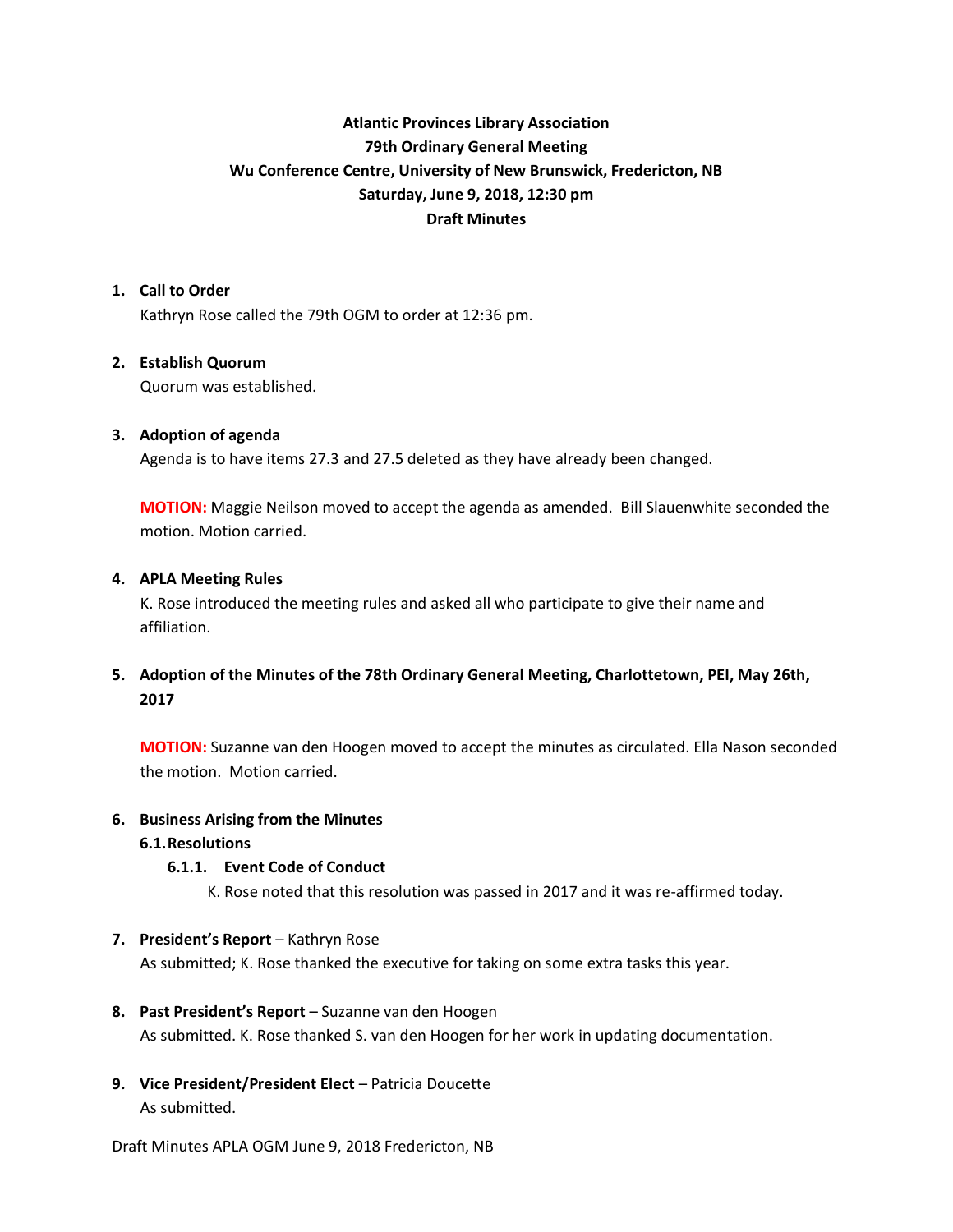#### **10. Vice Presidents' Reports**

**10.1. New Brunswick**: Courtney Boudreau

As submitted.

### **10.2. Newfoundland and Labrador**: Amanda Tiller-Hackett

As submitted; A. Tiller-Hackett informed everyone that the deadline for applications to the Margaret Williams Trust Fund is June 12<sup>th</sup>.

### **10.3. Nova Scotia**: Bill Slauenwhite As submitted.

# **10.4. Prince Edward Island**: Grace Dawson As submitted.

**10.5. APLA Membership**: Carolyn DeLorey As submitted.

### **11. Financial Examiner**

# **11.1. Report 2017/2018** – Peter Glenister

P. Glenister corrected via email that on pages 3 and 4 of his report, the standing order referenced should be 3.10 and not 3.11 as is in the document.

**MOTION:** Jennifer Richard moved the acceptance of the Financial Examiner's report as amended. Tanja Harrison seconded the motion. Motion carried.

#### **11.2. Appointment of Financial Examiner 2018/19**

S. van den Hoogen thanked P. Glenister for his continued activity and patience.

**MOTION:** Gail Fraser moved the appointment of Peter Glenister as the APLA Financial Examiner for the 2018-2019 fiscal year. Lynn Somers seconded the motion. Motion carried.

### **12. Treasurer** – Maggie Neilson

#### **12.1. Report 2017/18**

M. Neilson noted that this year's revenue is being kept in the General Fund.

**MOTION:** Cynthia Holt moved the acceptance of Treasurer's Report for the 2017-2018 fiscal year. Jocelyne Thompson seconded the motion. Motion carried.

### **12.2. Proposed 2018-2019 Budget**

M. Neilson clarified that the Association did not reach membership revenue goals last year and thus the revenue in these areas have been adjusted. J. Richard asked why memberships were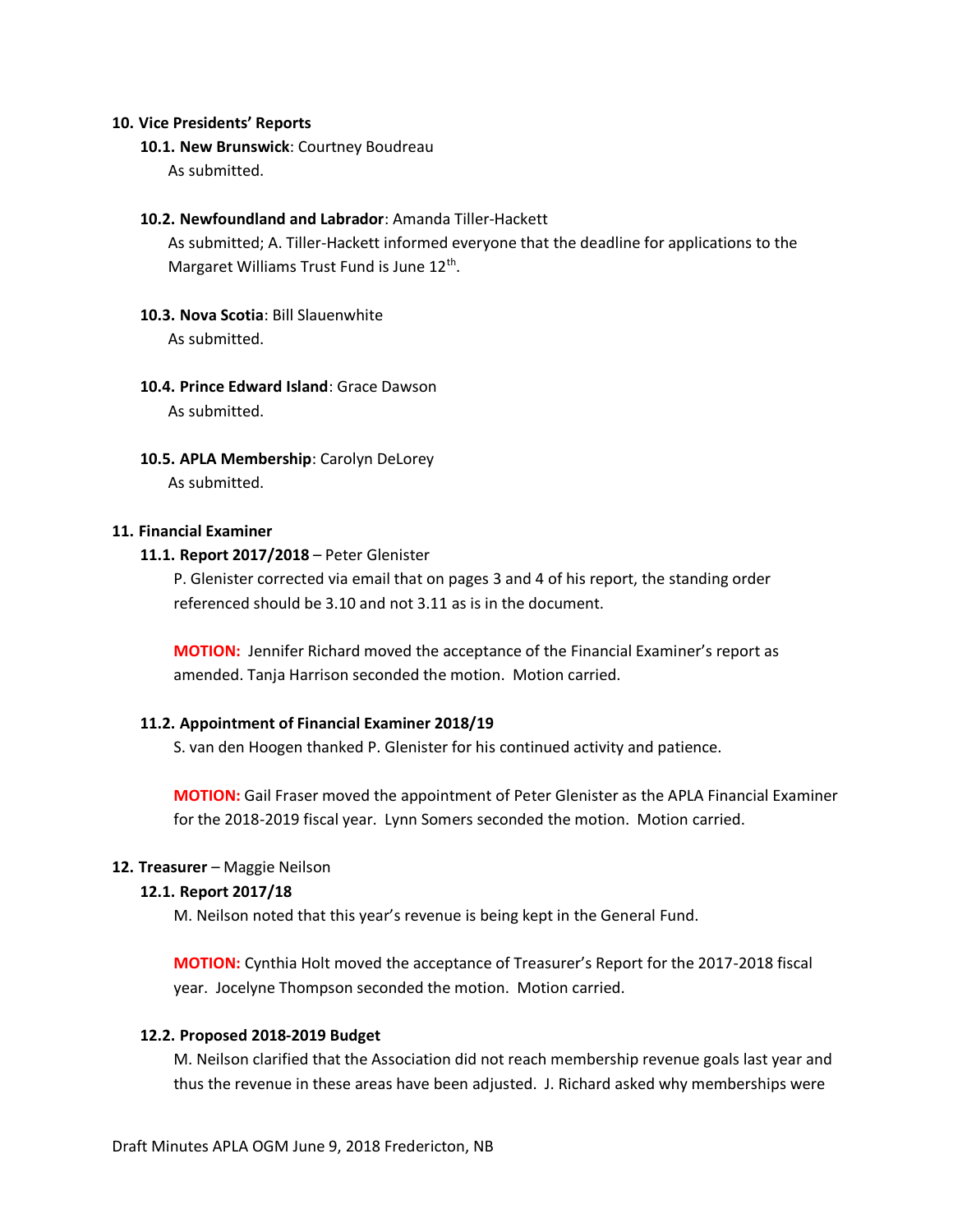down. P. Doucette answered that there are more retirees and people have moved away and thus there is a shrinking base of members.

M. Neilson also clarified that the fund supporting the Somers scholarship had to be reinvested at a lower rate.

Total proposed revenues for 2018-2019 are: \$17 997.59 Total proposed expenses for 2018-2019 are: \$17 997.59

**MOTION:** Bill Slauenwhite moved the acceptance of the proposed budget for the 2018-2019 fiscal year. Elaine McInnis seconded the motion. Motion carried.

**13. Report of the APLA Bulletin Co-Editors** – Marc Harper and Kat Felix

As submitted.

- **14. Finance** Kathryn Rose As submitted in the President's report.
- **15. Communications Coordinator** Kristel Fleuren-Hunter As submitted.

#### **16. Webmaster** – Margaret Vail

No report submitted. K. Rose thanked M. Vail for her current work on the website.

# **17. Advocacy** -- Jocelyne Thompson

As submitted. K. Rose noted that she has forwarded many advocacy emails to politicians in 4 regions on behalf of the committee and the campaign will be completed in the fall. J. Thompson indicated that she is stepping down as chair and Louise White will be coming in. K. Rose thanked J. Thompson for her great advocacy work.

**18. Memorial Award Committee** -- Kate Stewart

As submitted.

**19. Carin Alma E. Somers Scholarship Committee** – Patricia Doucette As submitted; Nora Emerson has won the award and is going to Western University.

# **20. Games at the Library** – Juanita Lewis

K. Rose announced that APLA is looking for volunteers to help J. Lewis for this activity.

**21. Nominations and Elections** – Suzanne van den Hoogen

# **21.1. New Executive Introductions**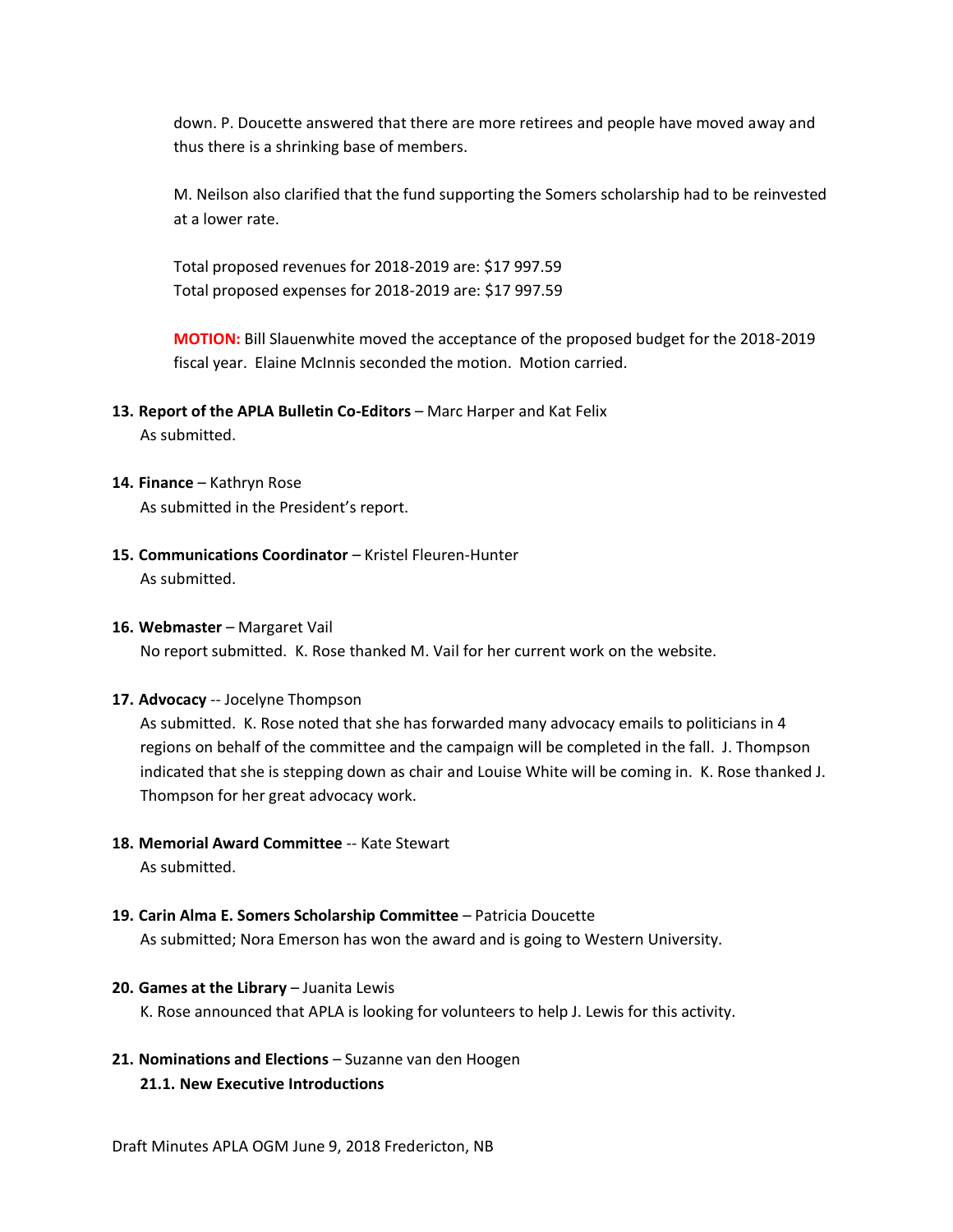S. van den Hoogen introduced Trecia Schell as incoming VP/ President Elect, Jennifer Howard as VP PEI and Cynthia Holt as incoming Secretary.

# **22. Committee on Committees and Interest Groups** – Patricia Doucette

S. van den Hoogen noted that this item needs to be changed to the Aims and Objectives Committee.

# **23. Grow a Library** – Crystal Rose/Suzanne van den Hoogen

S. van den Hoogen indicated that a report will follow the conference but that over \$360 has been collected for the Burt award during the conference.

# **24. CFLA-FCAB**

# **24.1. Indigenous Matters** – Maggie Neilson

M. Neilson stated that there is nothing yet to report as the committee is still getting organized. M. Neilson and S. van den Hoogen will be on teams to work on projects.

# **24.2. Copyright** – Ann Smith

A. Smith reported that it has been a busy year with a brief submitted on the copyright board, creation of position papers on fair dealing, indigenous matters, mass digitization and orphan works.

# **24.3. Cataloguing and Metadata** - Amy Lorencz

A. Lorencz was not in attendance but submitted a report directly to the executive and can be circulated upon request.

- **25. Dalhousie University, School of Information Management Update** Sandra Toze As submitted.
- **26. Nova Scotia Community College Library Technician Program Update** Kristina Parlee As submitted.

# **27. Revisions to Standing Orders** – Suzanne van den Hoogen **27.1. Standing Order 5.05: Bulletin Management Board**

# **5.05 Bulletin Management CommitteeBoard**

**Membership**: The conveners shall be the Co-Editors. The members shall be the Co-Editors of the Bulletin, Communications, and Public Relations Committee Convener(s) and the Provincial Vice-Presidents.

# **Terms of reference:**

- to arrange for the publication of the APLA Bulletin with a special concern for:
	- o promptness of publication
	- o format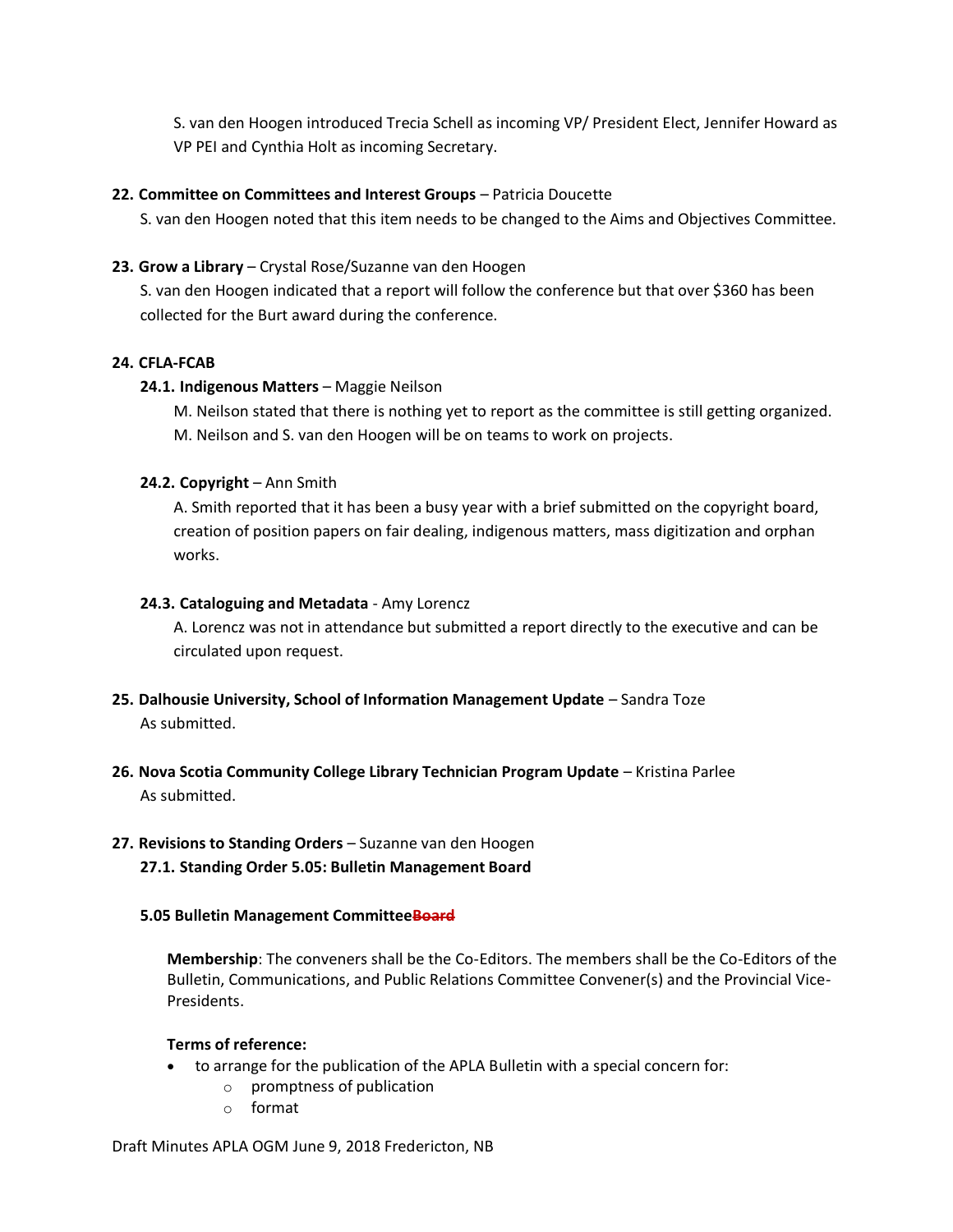- o adequacy of distribution
- o elimination of repetitive content.
- to solicit material for inclusion in the APLA Bulletin.
- to recommend to the Executive the appointment of the Co-Editors of the Bulletin with the term being staggered so at least one Co-Editor has a year of experience.

Respectfully submitted by Marc Harper, Bulletin Co-Editor: May 7, 2018

**MOTION:** P. Doucette moved the acceptance of the changes. S. van den Hoogen seconded the motion. Motion carried.

### **27.2. Standing Order 6.03: Communications and Public Relations Committee**

### **6.03 Communications and Public Relations Committee**

**Membership:** The convener shall be appointed by the Committee on Committees and Interest Groups for a two-year term. Membership shall include the following: Communications Coordinator (convenor), APLA President, APLA listserv postmaster, Vice- President for Membership, Co-editors of the APLA Bulletin, and webpage editor and convener of the Francophone Interest Group. The committee may include other members.

# **Terms of reference**:

- to publicize and promote the aims and activities of APLA to libraries and other related organizations and to the general public of the Atlantic Provinces.
- as a primary objective, to promote communication among members and to make the committee visible to all members of the Association.
- to maintain the APLA listserv.
- to maintain the APLA website.
- to edit the APLA Membership Directory.
- to assist the Bulletin Management Board as necessary in order to ensure the continuance of the APLA Bulletin as the publication of the Association.
- to organize a session at each annual conference to increase the visibility of the committee and communication among APLA members
- **<u>• to provide at least one topical article a year on its activities, to be published</u>** APLA Bulletin

Respectfully Submitted by Kathryn Rose, President: May 7, 2018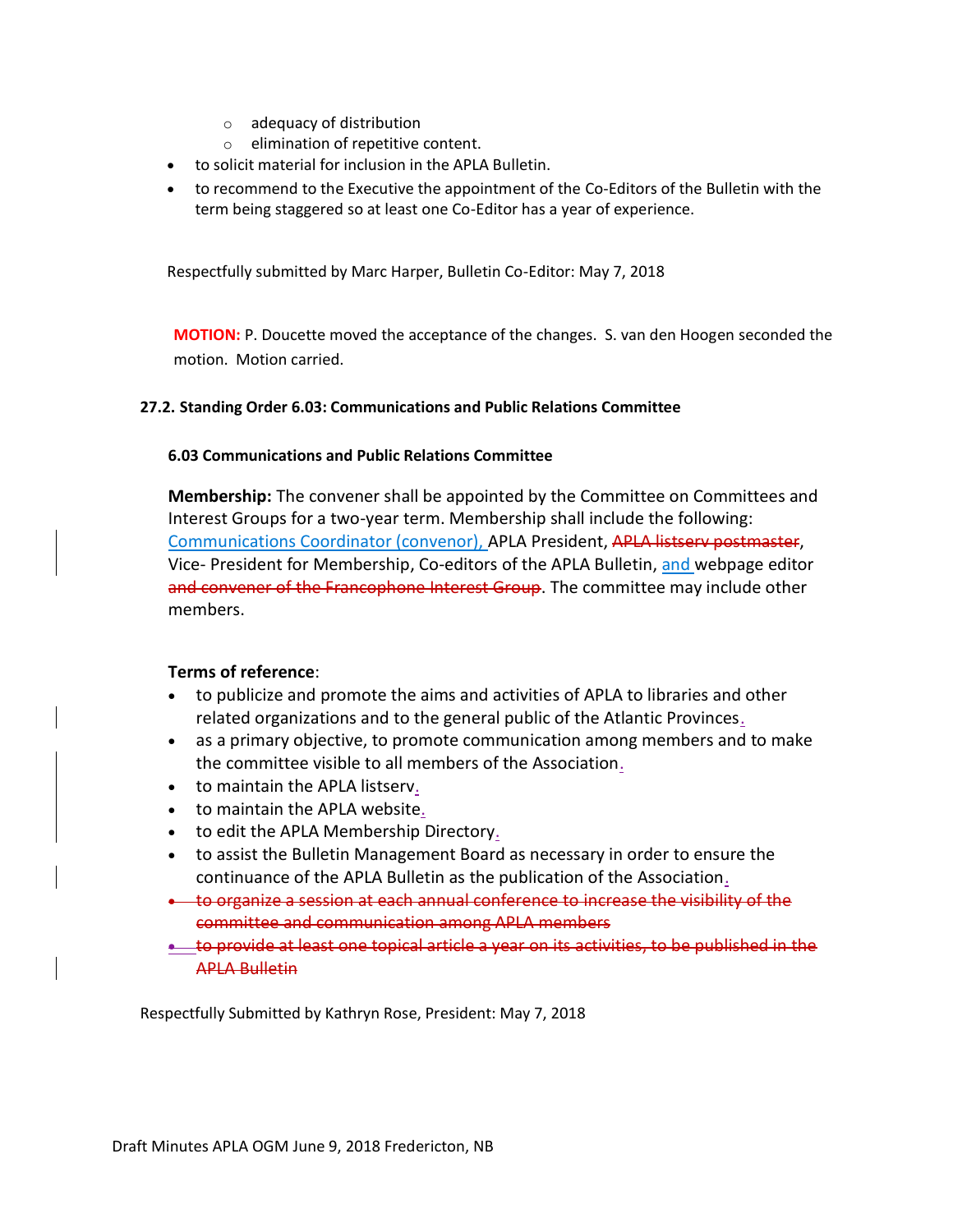**MOTION:** K. Rose moved the acceptance of the changes. S. van den Hoogen pointed out that the Committee on Committees and Interest Groups is now under the Aim and Objectives Committee and thus the standing order requires further changes and the motion is quashed. Motion not carried.

#### **27.3.** Standing Order 7.01: Committee on Committees and Interest Groups

**27.4. Standing Order 8.02: APLA Bulletin and other publications**

# **Standing Order 8: APLA Bulletin and other publications**

**8.01** All publications, proceedings, and communications emanating from APLA shall be expressed using respectful language.

**8.02** The format of the APLA Bulletin shall be determined by the Bulletin Management Committee Board the frequency shall be 4 times a year; the contents shall include, but are not limited to, news, articles, items of regional interest and book and media reviews;. Ffor the benefit of serials librarians everywhere, the APLA Bulletin shall not change its title. The Bulletin follows a set template which includes headers and footers containing Volume, Issue, and ISSN. Also, each submission follows template guidelines including font and colors for: The section to which the submission belongs, the title of the article, author and his or her affiliation, and the submission itself.

**8.03** The minutes of the previous ordinary general meeting and reports from committees, interest groups and Executive members for the current year shall be published in the pre-conference issue of the APLA Bulletin and the resolutions from ordinary general meetings shall be published in the APLA Bulletin following the meeting.

Respectfully Submitted by Kathryn Rose, President: May 7, 2018

**MOTION:** M. Neilson moved the acceptance of the changes. Andre Vietinghoff seconded the motion. Motion carried.

#### **27.5.** Standing Order 9.01: CFLA and ASTED membership

# **28. Annual Conferences – Reports**

#### **28.1. 2018 Fredericton, NB** – Jocelyne Thompson

J. Thompson gave a verbal report that there were 229 delegates and 42 vendors. E. Nason stated finances are expected to be in the black and thanked all the planners and staff with UNB Conference Services for their work over the past year and a half. J. Thompson acknowledged that there was concern over a request by vendors to obtain the contact information of the delegates in attendance. Conference organizers were uncertain about sharing this information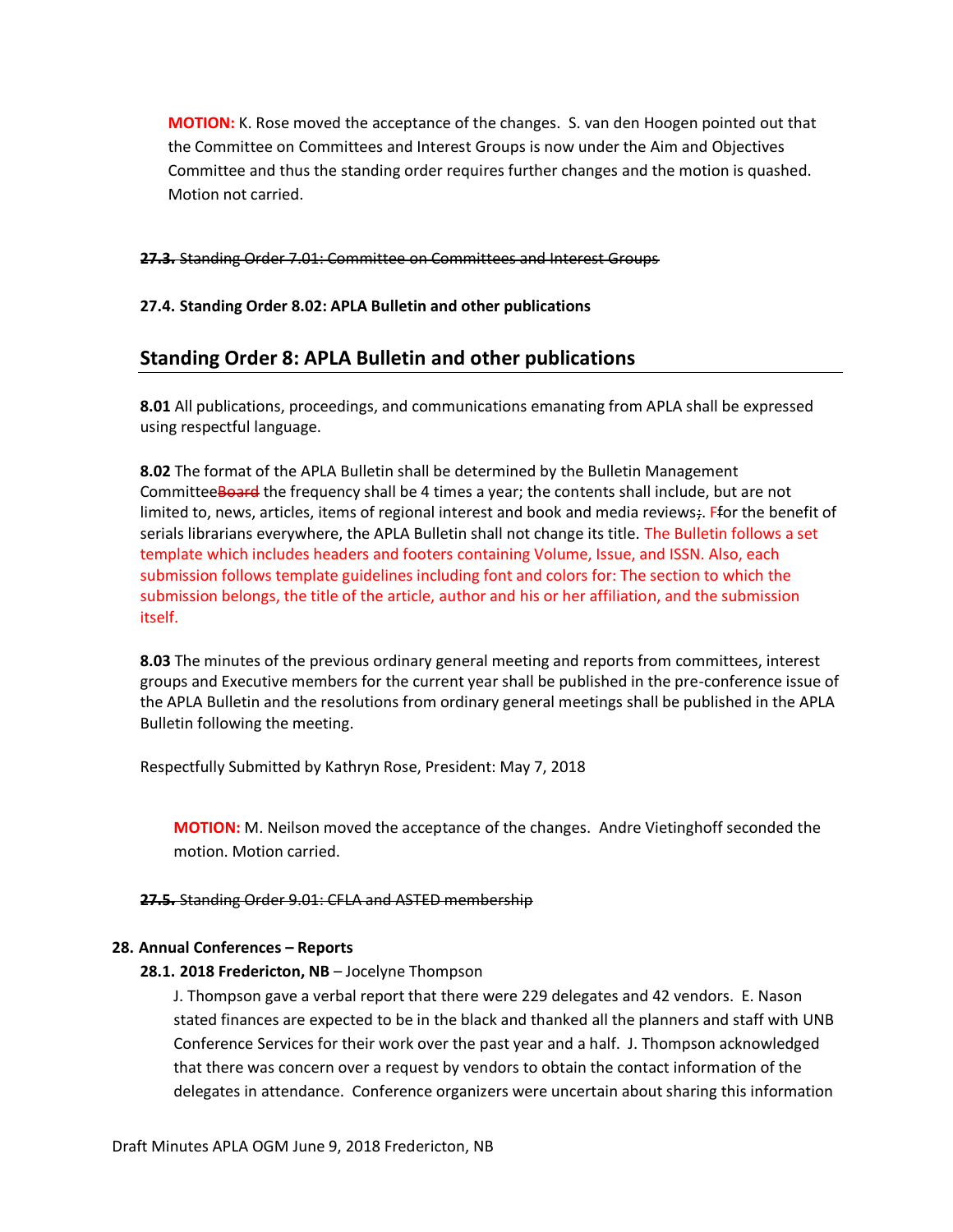and ask the Executive to give advice the next group of conference organizers. A. LePage noted it should be clear to the registrant whether or not their information is being shared.

**Action item:** Executive to consider privacy and other concerns of sharing contact information with vendors at fall meeting. Executive will share options and/or advice to 2019 conference organizers.

# **28.2. 2019 St. John's, NL** - Amanda Tiller-Hackett

A. Tiller-Hackett shared that the next conference will be June 5-8, 2019 at the Battery on Signal Hill. The theme is "Tip of the iceberg." A Wordpress website is currently available and will be updated as new information is available.

# **28.3. 2020 Nova Scotia**

K. Rose noted that this is for information only.

# **29. Awards** – Kathryn Rose

- **29.1. APLA Merit Award Winner:** No recipient nominated this year.
- **29.2. APLA First Timer's Grant Recipient:** Natasha Wells
- **29.3. Carin Alma E. Somers Scholarship:** Nora Emerson
- **29.4. APLA Memorial Award:** Kate Oland
- **29.5. APLA Advocacy Award:** Jocelyne Thompson
- **29.6. DAL SIM award winner:** Margaret Vail
- **29.7. NSCC award winner:** Carl Harvey

# **30. New Business** - Kathryn Rose

**30.1. Revisions to Executive Travel - mileage rate Guidelines for Executive meeting expenses** 

The following were approved by the Executive on 21 February 1987 and revised on 6 October 1991 and again on 22 May 2003:

1. Executive members who live outside the area in which the meeting is held will have the following expenses reimbursed:

a. transportation from home city to meeting location: members will not be reimbursed more than the economy fare and should use seat sales and special offers whenever possible. If personal vehicles are used, members will be reimbursed at the rate established by CAUL-CBUA \$0.38/km;

b. ground transportation to and from airport in home city and meeting location: members will be reimbursed up to and not exceeding the cost of a bus trip or equivalent transportation to and from the airport;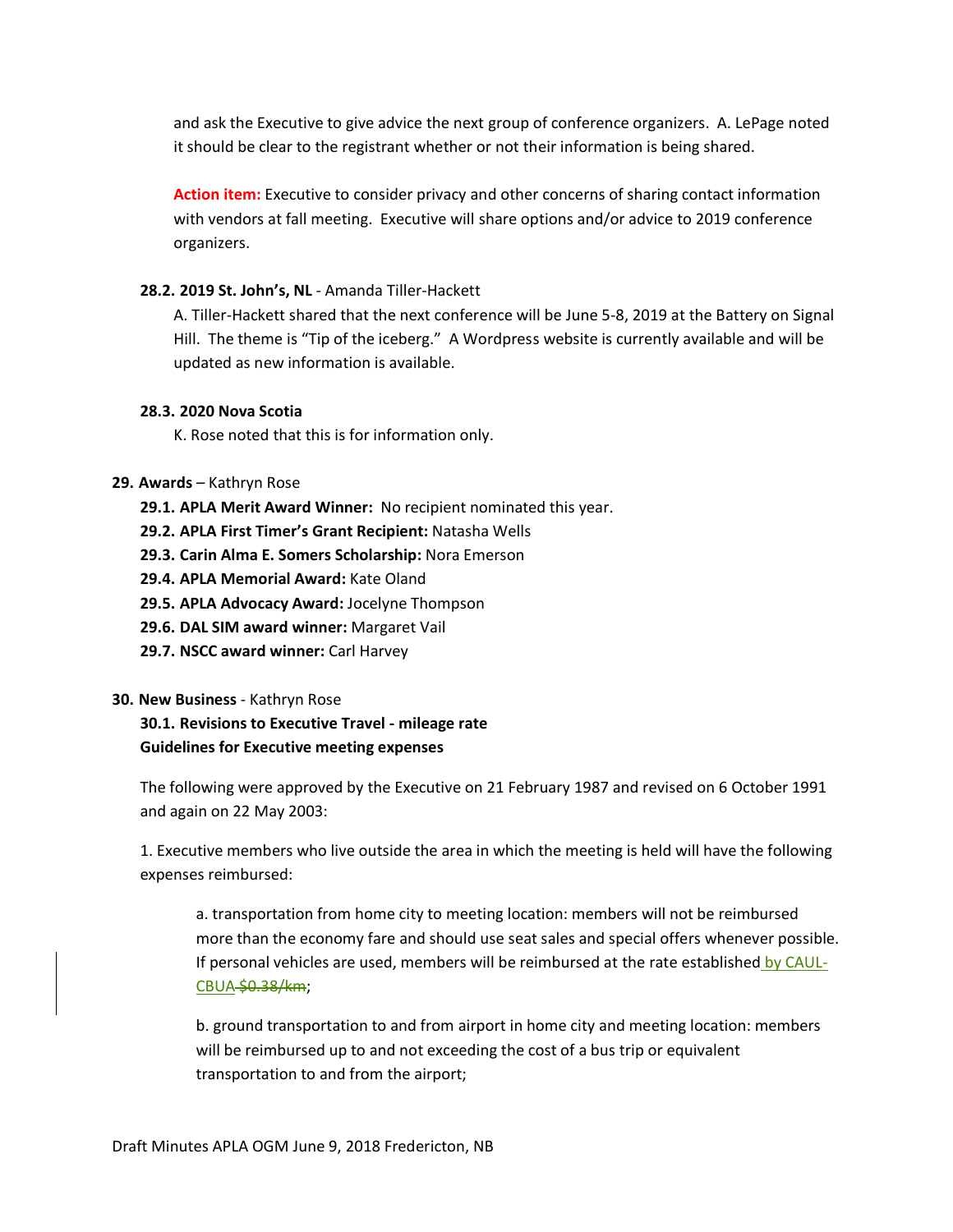c. one night's accommodations: members will be reimbursed for one night's accommodation based on double occupancy at an economy hotel selected by the secretary or local arrangements representative;

d. meals for one day - members will be reimbursed for costs of three meals. Any meals which are concurrent with business meetings are covered under group expenses.

Breakfast \$8.00 Lunch \$10.00 Dinner \$24.00

K. Rose noted that this change was to introduce a more responsive rate and have it associated with other associations, i.e. CAUL-CBUA which bases its rate on ISI. The current rate for these associations is \$0.40/km.

**MOTION:** K. Rose moved to accept the changes in the Executive Travel policy contained in the Procedures manual. Tanja Harrison seconded the motion. Motion carried.

# **31. Resolutions** – VP President-Elect

There were 2 resolutions presented.

### **Resolution 1: Conference Courtesy Resolution**

Be it resolved that APLA extends its appreciation to members of the Fredericton conference organizing committee, the speakers, exhibitors, sponsors and all who have contributed to the success of the conference.

Qu'il soit résolu que l'APLA exprime son appréciation et sa reconnaissance aux membres du comité organisateur du congrès de Fredericton, aux conférencières et conférenciers, aux exposants, ainsi qu'à tous ceux et celles qui ont contribué au succès du congrès.

**MOTION:** Moved by K. Rose; seconded by B. Smith. Motion carried.

# **Resolution 2: APLA Event Code of Conduct, Reminder:**

Whereas the Atlantic Provinces Library Association (APLA) holds a conference, several business meetings, and may host or sponsor other events annually;

And, whereas APLA values an equitable, fair, and respectful forum for conducting business, offering professional development, socializing, and the discussion of ideas;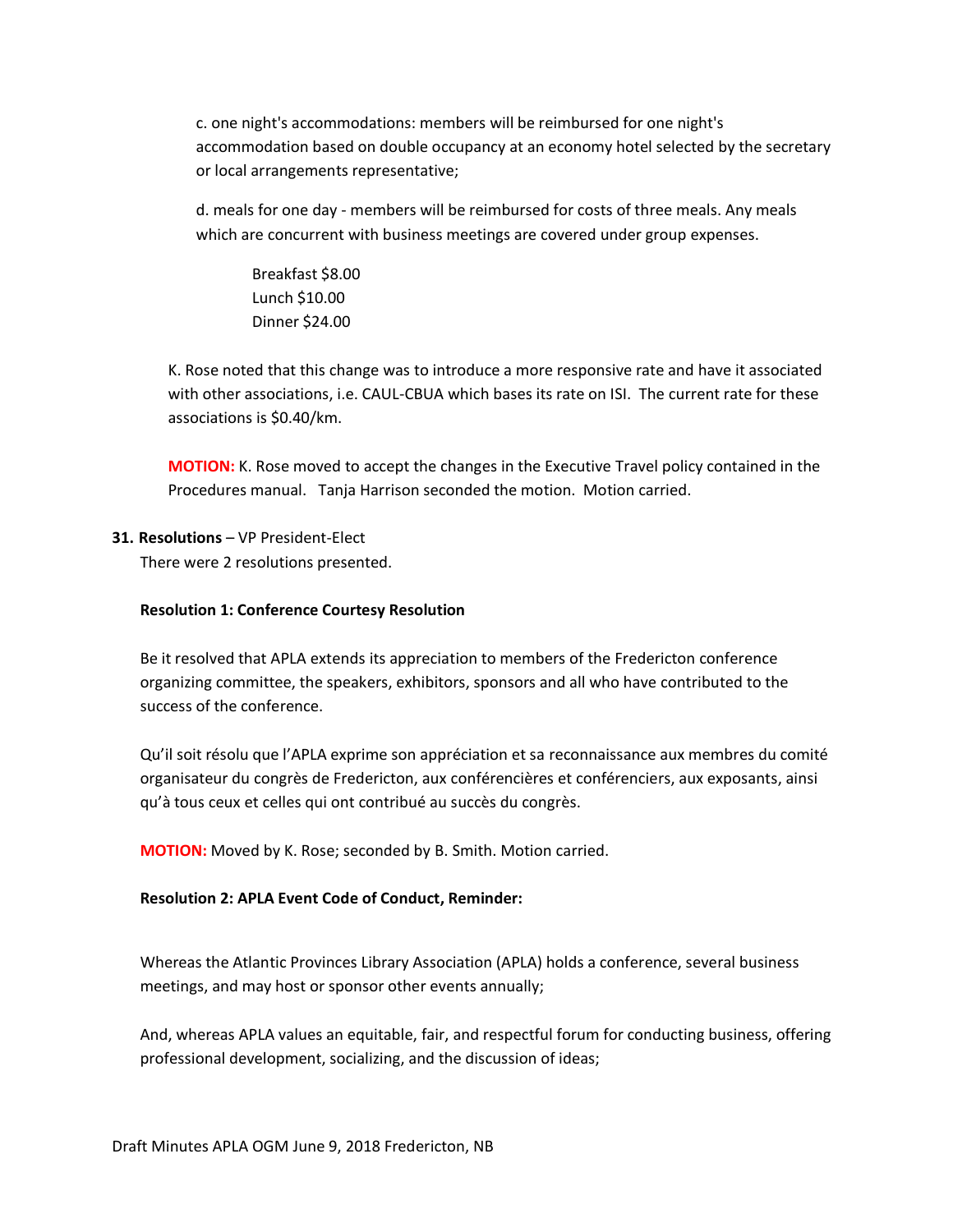And, Whereas APLA does not tolerate harassment, discrimination, or disrespectful behaviour towards its members or guests at any of the aforementioned events;

Be it resolved that APLA reaffirm our adoption the Event Code of Conduct approved by the APLA Executive and adopted by the 2017 Conference Planning Committee.

# **Code de conduite de l'APLA, rappel:**

Attendu que l'Atlantic Provinces Library Association (APLA) tient une conférence, organise plusieurs réunions d'affaires et peut accueillir ou commanditer d'autres évènements sur une base annuelle;

Et, considérant que l'APLA valorise un forum équitable et respectueux pour mener des affaires, offre du développement professionnel, de la socialisation et des échanges d'idées;

Et, attendu que l'APLA ne tolère pas de harcèlement, de discrimination ou de comportement irrespectueux envers ses membres ou invité(e)s à l'un des évènements susmentionnés;

Il est résolu que l'APLA reconduise son Code de conduite tel qu'approuvé par l'exécutif de l'APLA et adopté par le comité de planification de la conférence de 2017.

**MOTION:** Moved by K. Rose; seconded by P. Doucette. Motion carried.

# **32. Inauguration of Incoming President**

Kathryn Rose welcomed Patricia Doucette as the incoming president.

# **33. Adjournment**

P. Doucette motioned the adjournment of the meeting at 1:28 pm. M. Neilson seconded the motion.

Respectfully submitted by Becky Smith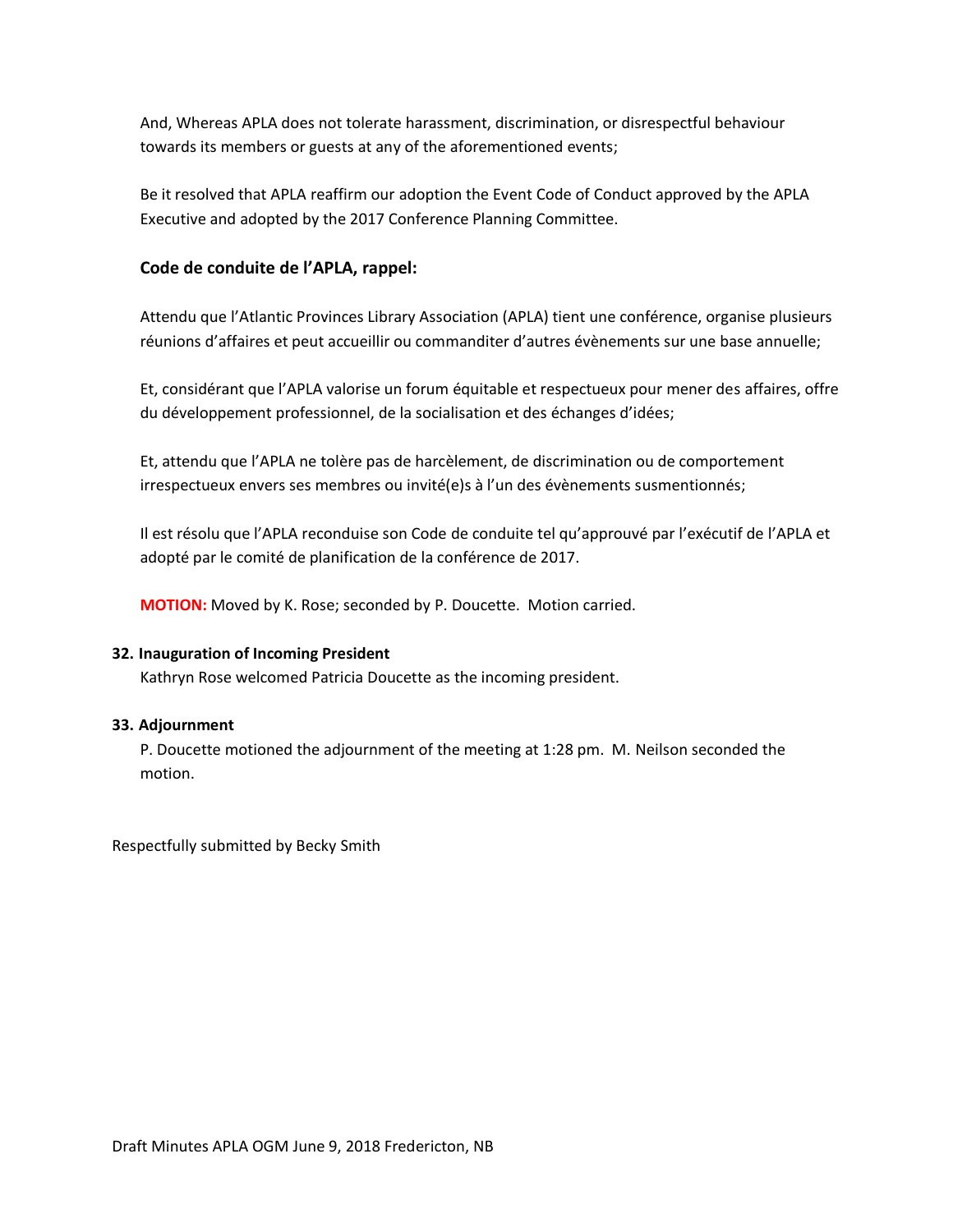### **Appendix A: Standing Orders**

### **Recommendation to Change a Standing Order 5.05**

### **Existing Standing Order**: 5.05 Bulletin Management Board

### **5.05 Bulletin Management Board**

**Membership**: The conveners shall be the Co-Editors. The members shall be the Co-Editors of the Bulletin, Communications, and Public Relations Committee Convener(s) and the Provincial Vice-Presidents.

### **Terms of reference:**

- to arrange for the publication of the APLA Bulletin with a special concern for:
	- o promptness of publication
	- o format
	- o adequacy of distribution
- to solicit material for inclusion in the APLA Bulletin
- to recommend to the Executive the appointment of the Co-Editors of the Bulletin with the terms being staggered so at least one Co-Editor has a year of experience.

### **Recommended wording change to Standing Order 5.05**

#### **5.05 Bulletin Management CommitteeBoard**

**Membership**: The conveners shall be the Co-Editors. The members shall be the Co-Editors of the Bulletin, Communications, and Public Relations Committee Convener(s) and the Provincial Vice-Presidents.

#### **Terms of reference:**

- to arrange for the publication of the APLA Bulletin with a special concern for:
	- promptness of publication
	- format
	- adequacy of distribution
	- elimination of repetitive content.
- to solicit material for inclusion in the APLA Bulletin.
- to recommend to the Executive the appointment of the Co-Editors of the Bulletin with the term being staggered so at least one Co-Editor has a year of experience.

Respectfully submitted by Kathryn Rose, President: May 7, 2018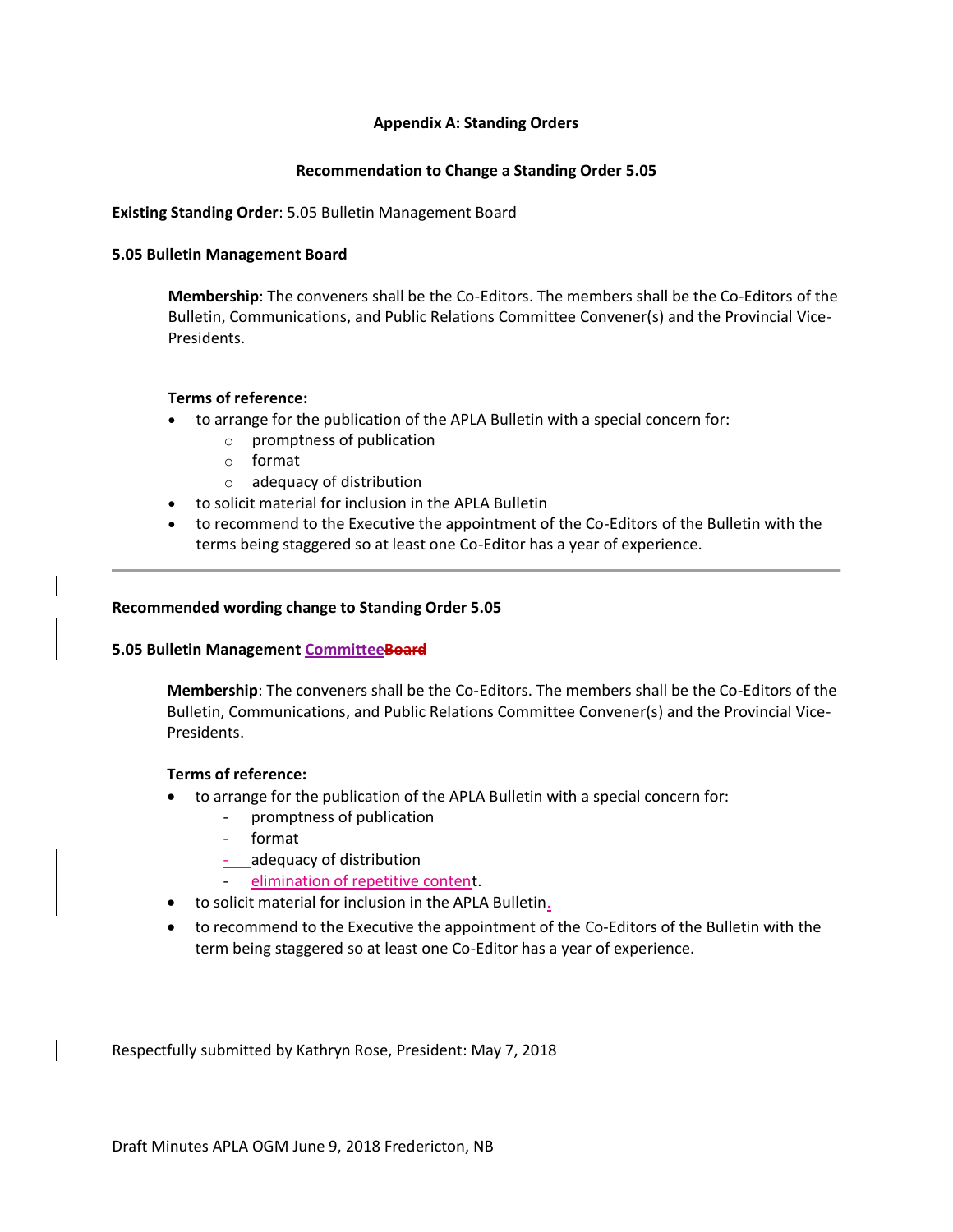# **Recommendation to Change a Standing Order 6.03**

**Existing Standing Order**: 6.03 Communications and Public Relations Committee

# **6.03 Communications and Public Relations Committee**

**Membership:** The convener shall be appointed by the Committee on Committees and Interest Groups for a two-year term. Membership shall include the following: APLA President, APLA listserv postmaster, Vice- President for Membership, Co-editors of the APLA Bulletin, webpage editor, and convener of the Francophone Interest Group. The committee may include other members.

# **Terms of reference**:

- to publicize and promote the aims and activities of APLA to libraries and other related organizations and to the general public of the Atlantic Provinces
- as a primary objective, to promote communication among members and to make the committee visible to all members of the Association
- to maintain the APLA listserv
- to maintain the APLA website
- to edit the APLA Membership Directory
- to assist the Bulletin Management Board as necessary in order to ensure the continuance of the APLA Bulletin as the publication of the Association
- to organize a session at each annual conference to increase the visibility of the committee and communication among APLA members
- to provide at least one topical article a year on its activities, to be published in the APLA Bulletin

# **Recommended wording change to Standing Order 6.03**

# **6.03 Communications and Public Relations Committee**

**Membership:** The convener shall be appointed by the Committee on Committees and Interest Groups for a two-year term. Membership shall include the following: Communications Coordinator (convenor), APLA President, APLA listserv postmaster, Vice- President for Membership, Co-editors of the APLA Bulletin, and webpage editor and convener of the Francophone Interest Group. The committee may include other members.

# **Terms of reference**:

- to publicize and promote the aims and activities of APLA to libraries and other related organizations and to the general public of the Atlantic Provinces.
- as a primary objective, to promote communication among members and to make the committee visible to all members of the Association.

Draft Minutes APLA OGM June 9, 2018 Fredericton, NB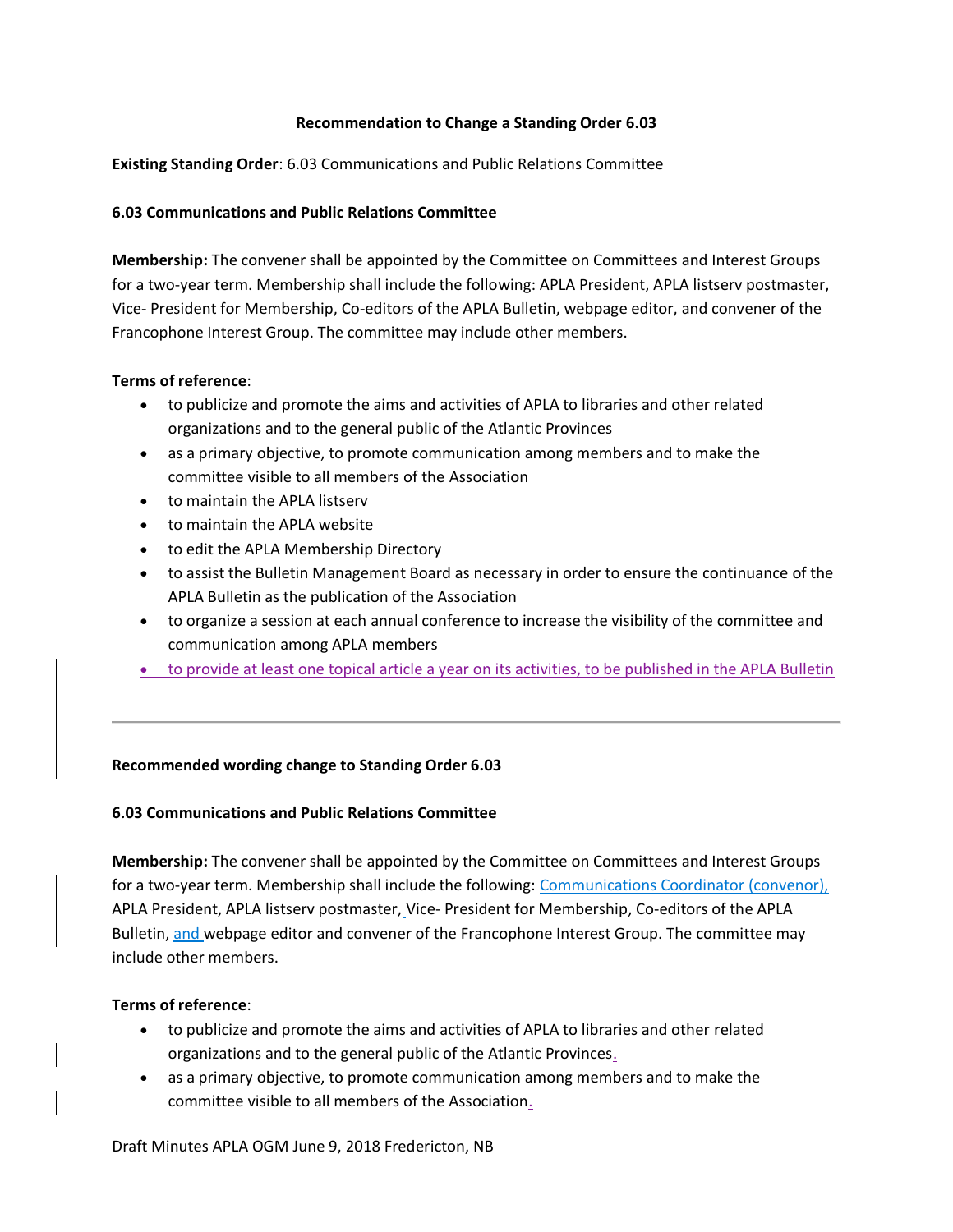- to maintain the APLA listserv.
- to maintain the APLA website.
- to edit the APLA Membership Directory.
- to assist the Bulletin Management Board as necessary in order to ensure the continuance of the APLA Bulletin as the publication of the Association.
- to organize a session at each annual conference to increase the visibility of the committee and communication among APLA members
- to provide at least one topical article a year on its activities, to be published in the APLA Bulletin

Respectfully Submitted by Kathryn Rose, President: May 7, 2018